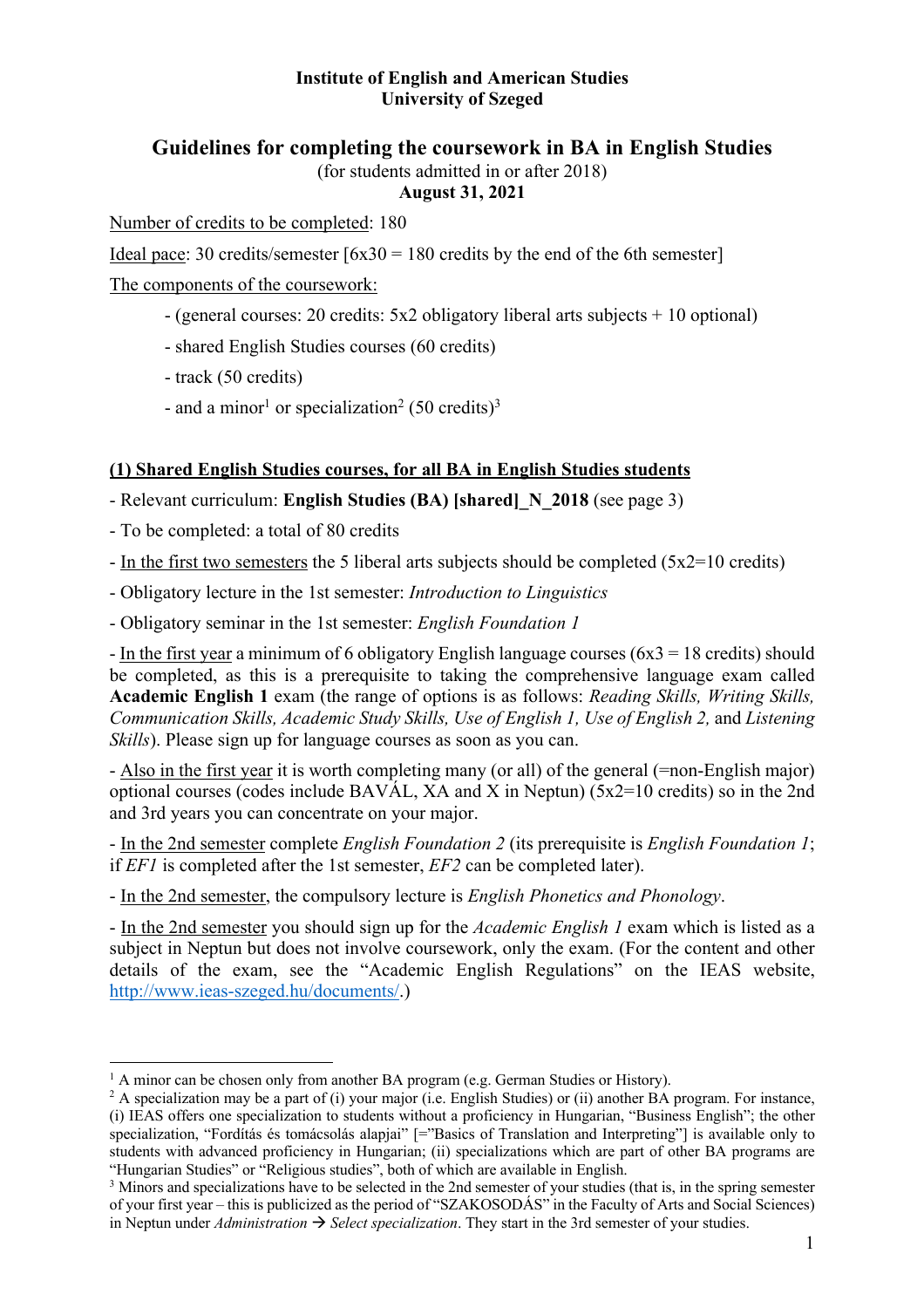- In the curriculums (below) "0th semester" is marked when a course can be taken at any time during your studies. Most such courses are 2nd and 3rd year courses that can be taken after you passed the *Academic English 1* exam.

- In the shared component of the program such courses include, for instance, the *Lingustics Survey Course* lectures (3x4=12 credits), *Academic Composition* and *Academic Writing* (the former is a prerequisite to the latter, so you have to take *Academic Composition* first and *Academic Writing* second), *Language Class Seminar* (only *Presentation Techniques* is usually offered as a *Language Class Seminar*), the *Descriptive Grammar and Syntax of English* lecture, and the *Integrated English Language Skills* seminar.

- In the 5th and 6th semesters you should take *Consultation for BA Thesis 1* (Fall) and *2* (Spring) consultations.

**(2) Tracks:** within English Studies, there are two tracks, "American Studies" and "English". Students can choose American Studies at the very beginning of their 1st semester. If you do not specifically choose American Studies, you automatically join the English track. The choice of "American Studies" needs to be done in Neptun, under *Administration*  $\rightarrow$  *Select specialization*.

- The curriculum for the **English** track: **English Studies [English]\_N\_2018** (see page 6 below)

- Obligatory lectures in the 1st semester: *Introduction to English Studies* and *Introduction to English Literature and Culture 1*

- Obligatory seminar in the 2nd semester: *Introduction to English Literature and Culture 2* (its weak prerequisite is *Introduction to English Literature and Culture 1*) 4

- A strong prerequisite to taking 2nd and 3rd year courses is the *Academic English 1* exam. But: please also see footnotes 8, 11, and 13 below.

- The curriculum for the **American Studies** track: **English Studies [American Studies** N 2018 (see page 5 below)

- Compulsory lecture course in the 1st semester: *Introduction to American Studies*

- Compulsory seminar in the 2nd semester: *Introduction to American Literature and Culture* (its weak prerequisite is *Introduction to American Studies*)

- A strong prerequisite to taking 2nd and 3rd year courses is the *Academic English 1* exam. But: please also see footnotes 8, 11, and 13 below.

\* \* \*

The curriculums below do not mention the **BA thesis** (or *BAT*) (due to the fact that completing your thesis does not earn you credits), however, completing and defending a BA thesis is a requirement of graduation. For information on the thesis, see "BA thesis regulations", on the Institute website (http://www.ieas-szeged.hu/documents/.)

When signing up for courses, please always pay special attention to selecting the **correct code** for each course, since **there is no possibility to change codes for completed courses later**.

<sup>&</sup>lt;sup>4</sup> In those cases when a student signed up for a lecture course but was unable to complete it (i.e. they did not manage to get a passing grade in the exam), they can retake the course "for the exam only" ("csak vizsgára", in Hungarian): this means that they sign up for it in Neptun, can consult with the instructor, and take the exam, but no lectures are held throughout the semester.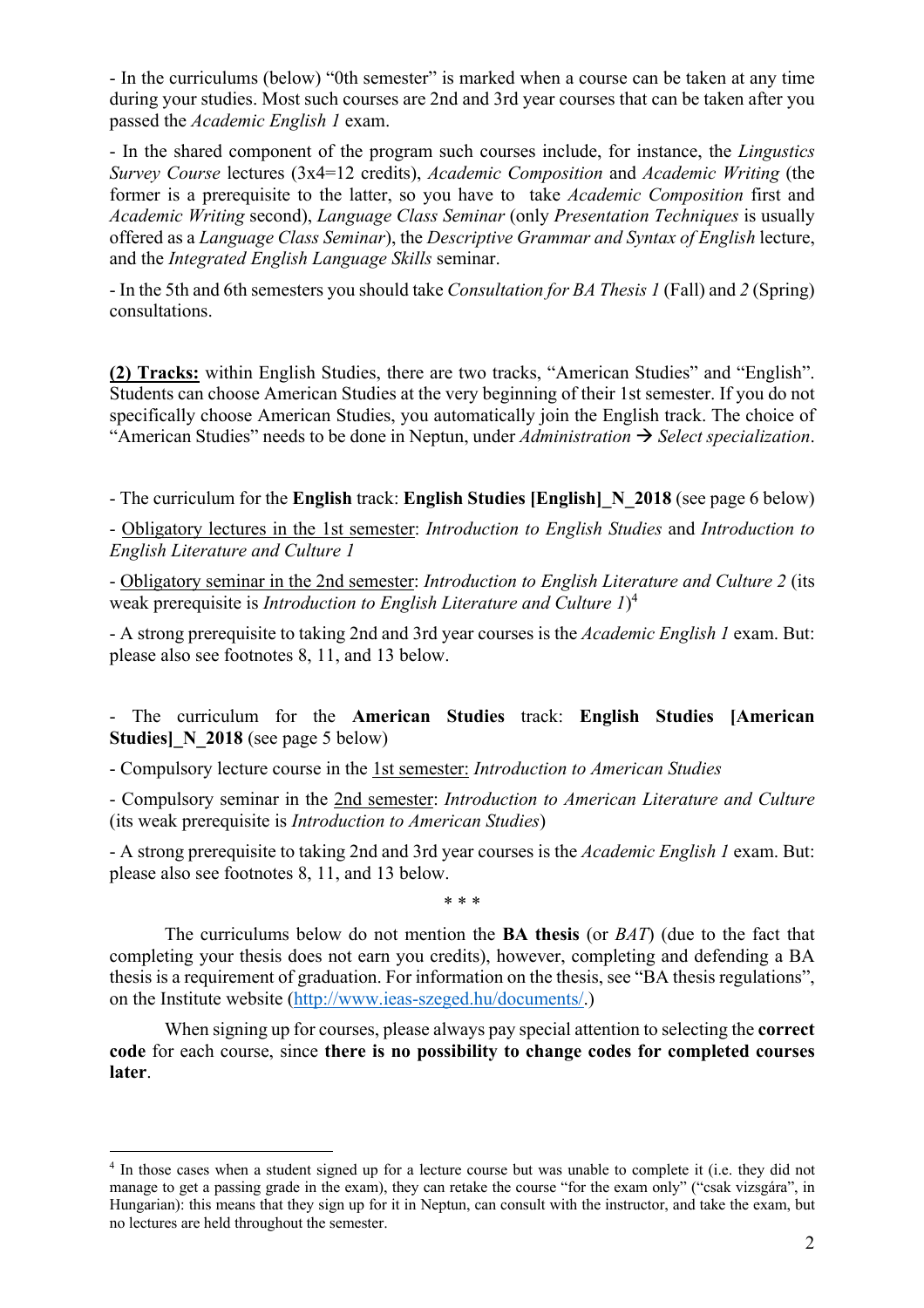# **English Studies (BA) [shared]\_N\_2018**

|                                                                | Semester: 0 1 2 3 4 5 6                                                                                                                                                          |                |                |  |  |  |  |  |
|----------------------------------------------------------------|----------------------------------------------------------------------------------------------------------------------------------------------------------------------------------|----------------|----------------|--|--|--|--|--|
| $BA$ General liberal arts subjects; To be completed: min. 10cr |                                                                                                                                                                                  |                |                |  |  |  |  |  |
|                                                                | <i>BAFIL1</i> History of Philosophy, Lecture in the Fall semester, 2 hours, 2cr exam <sup>5</sup>                                                                                |                | 2              |  |  |  |  |  |
|                                                                | <i>BATÁRSI</i> Social Studies Lecture in the Fall semester, 2 hours, 2cr exam                                                                                                    |                | $\overline{2}$ |  |  |  |  |  |
|                                                                | $BAK\ddot{O}I$ Information and Library Science Lecture in the Fall semester, 2 hours, 2cr<br>exam                                                                                |                | $\overline{2}$ |  |  |  |  |  |
|                                                                | BABEVII Introduction to Literary Studies (and Modern Philology) Lecture in the<br>Fall semester, 2 hours, 2cr exam                                                               |                | $\overline{2}$ |  |  |  |  |  |
|                                                                | BABEVNI Introduction to Linguistics Lecture in the Fall semester, 2 hours, 2cr exam                                                                                              |                | $\overline{2}$ |  |  |  |  |  |
|                                                                | <b>ANAMBA</b> English Studies BA, shared component; To be completed: min. 60cr                                                                                                   |                |                |  |  |  |  |  |
|                                                                | ANAMBA11 Introduction to Linguistics, Lecture in the Fall semester, 2 hours, 3cr<br>Exam Fenyvesi, Anna <sup>6</sup>                                                             |                | 3              |  |  |  |  |  |
|                                                                | $ANAMBA21$ English Phonetics and Phonology, Lecture in the Spring semester, 2 hours,<br>3cr Exam Zsigri, Gyula                                                                   |                |                |  |  |  |  |  |
|                                                                | $ANAMBA18-31$ English Foundation 1, Seminar in the Fall semester, 2 hours, 2cr<br>Seminar grade, <sup>7</sup> Donald W. Peckham                                                  |                | 2              |  |  |  |  |  |
|                                                                | ANAMBA18-32 English Foundation 2: Integrated Language Course, Seminar in the<br>Spring semester, 2 hours, 2cr Seminar grade, Donald W. Peckham<br>$\ll$ ANAMBA18-31 <sup>8</sup> |                |                |  |  |  |  |  |
|                                                                | $ANAMBA4411$ Language class (6 courses), Seminar every semester, 2 hours, 18k (6<br>TCS <sup>9</sup> courses) Seminar grade Lesznyák, Márta                                      |                | 18             |  |  |  |  |  |
|                                                                | ANAMBA18-51 Academic English 1, Complex language exam in the Spring semester<br>$\lt\lt$ ANAMBA4411                                                                              |                |                |  |  |  |  |  |
|                                                                | $ ANAMBA18-61$ Descriptive Grammar and Syntax of English, Lecture every semester,<br>2 hours, 4cr exam Zsigri, Gyula                                                             | 4              |                |  |  |  |  |  |
| <b>TCS</b>                                                     | $ ANAMBA18-62$ Linguistics Survey Course, Lecture every semester, 2 hours, 12 k<br>Exam, (3 courses) Donald W. Peckham                                                           | $ 12\rangle$   |                |  |  |  |  |  |
|                                                                | < <anamba51 <<anamba11<="" td=""><td></td><td></td><td></td><td></td><td></td><td></td></anamba51>                                                                               |                |                |  |  |  |  |  |
|                                                                | $ ANAMBA77111$ Academic Writing Seminar every semester, 2 hours, 3cr Seminar grade<br>Donald W. Peckham                                                                          | $\mathfrak{Z}$ |                |  |  |  |  |  |
|                                                                | $\ll$ ANAMBA77122 << ANAMBA18-51                                                                                                                                                 |                |                |  |  |  |  |  |
|                                                                | ANAMBA77122 Academic Composition Seminar every semester, 2 hours, 3cr Seminar<br>grade Z. Kocic, Larisa                                                                          | $\mathfrak{Z}$ |                |  |  |  |  |  |
|                                                                | $\lt$ ANAMBA18-51                                                                                                                                                                |                |                |  |  |  |  |  |

 $5$  Exam: a (usually written) test taken in the exam period to satisfy a lecture course requirement.<br> $6$  Names of instructors indicated in the curricula are of the instructors who are administratively responsible for the courses but do not necessarily teach them.

<sup>7</sup> Seminar grade: the grade received for the completion of a seminar course.

<sup>8 &</sup>lt;< indicates a "strong prerequisite", i.e. a course that has to be completed earlier (in an earlier semester). For instance, a prerequisite for *English Foundation 2* is *English Foundation 1* (coded ANAMBA 18-31), to be completed before *English Foundation 2*.

<sup>&</sup>lt;sup>9</sup> TCS: "subject group" ("tantárgycsoport" in Hungarian). For instance, to satisfy the "Language Class" subject group requirement, courses under this category have to be taken (rather than a course called "Language Class", which does not exist). For a listing of courses under various subject groups, see page 7–9.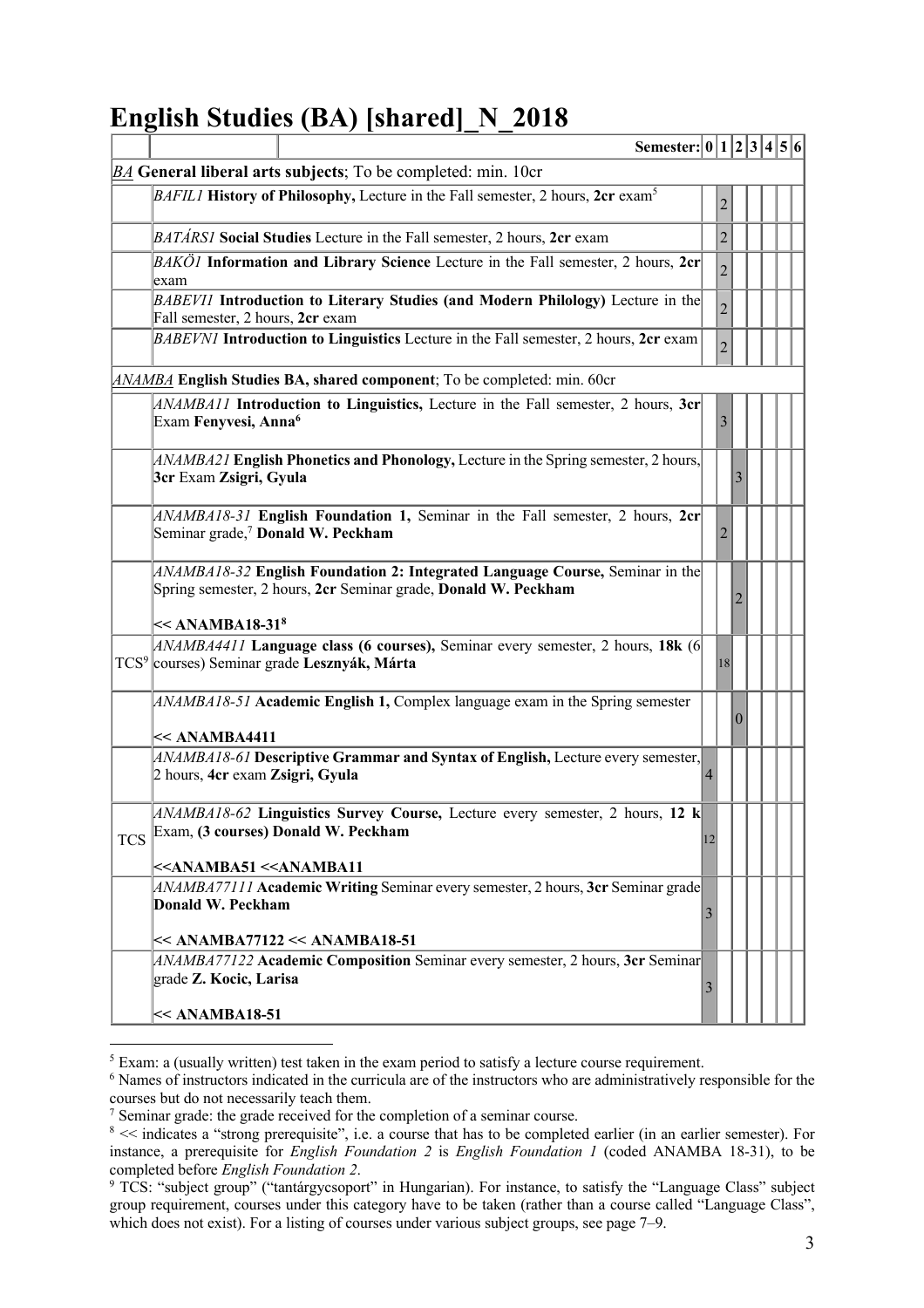| Semester: $ 0 1 2 3 4 5 6 $                                                                                                                     |    |  |  |  |
|-------------------------------------------------------------------------------------------------------------------------------------------------|----|--|--|--|
| [ANAMBA77211 Language Class Seminar Seminar every semester, 2 hours, 3cr<br>Seminar grade Z. Kocic, Larisa                                      |    |  |  |  |
| <i>ANAMBA77222</i> Integrated English Language Skills Seminar every semester, 2 hours,<br>3cr Seminar grade Doró, Katalin<br>$\lt<$ ANAMBA18-51 |    |  |  |  |
| <b>ANAMBA91 Consultation for BA Thesis 1</b>                                                                                                    |    |  |  |  |
| ANAMBA92 Consultation for BA Thesis 2                                                                                                           |    |  |  |  |
| $MKS$ -SZV <b>Optional subjects</b> <sup>10</sup> To be completed: min. 10k                                                                     | 10 |  |  |  |

<sup>&</sup>lt;sup>10</sup> Optional subjects are courses listed in Neptun with codes prefaced with BAVÁL (if they are offered by the Faculty of Arts and Social Sciences), XA or X (if they are offered by other faculties of the university).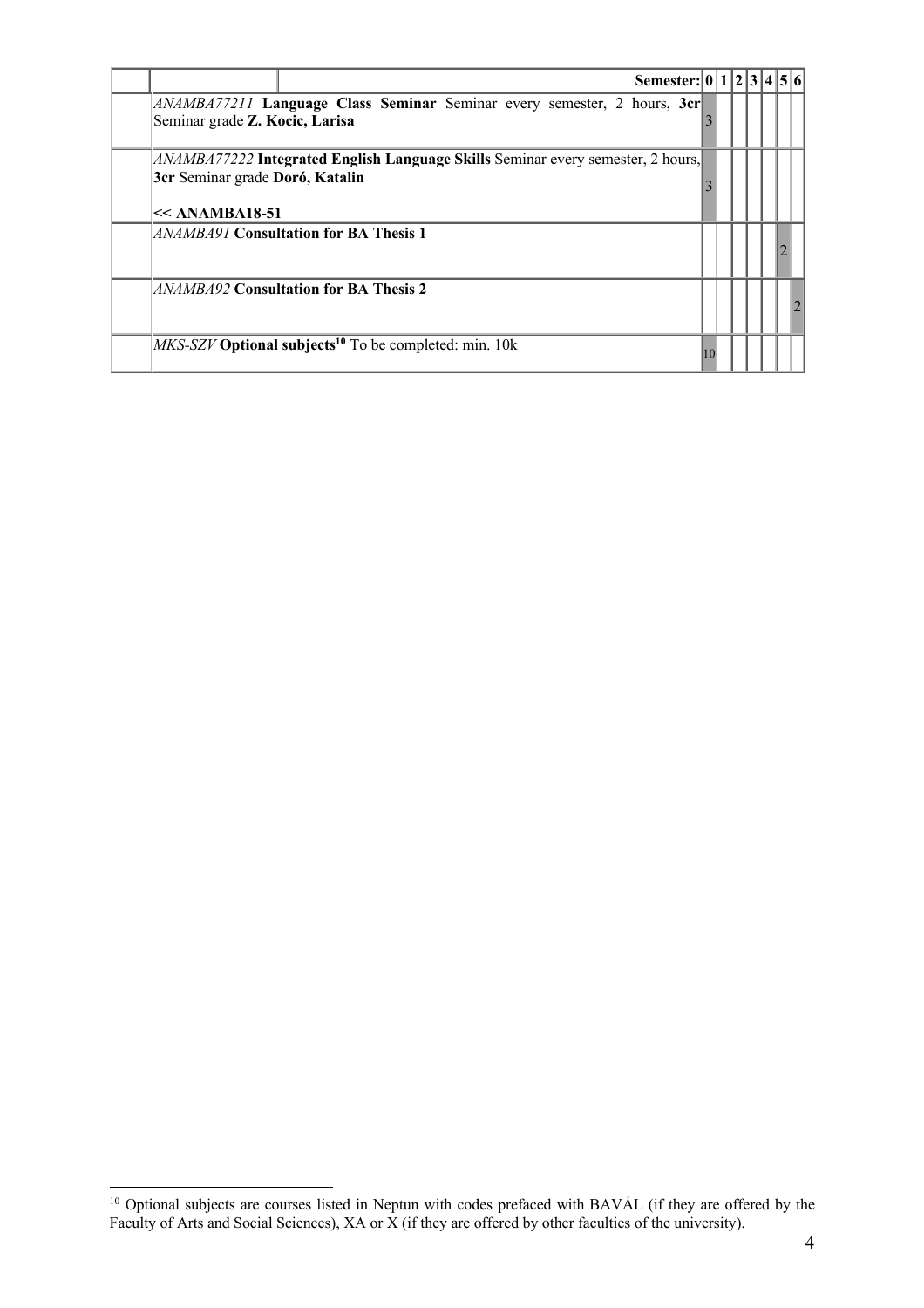# **English Studies [American Studies]\_N\_2018**

|            | Semester: $ 0 1 2 3 4 5 6 $                                                                                                             |                |   |   |  |  |
|------------|-----------------------------------------------------------------------------------------------------------------------------------------|----------------|---|---|--|--|
|            | <b>AMEBA</b> American Studies courses; To be completed min. 50 credits                                                                  |                |   |   |  |  |
|            | <i>AMEBA18-11</i> Introduction to American Studies, Lecture in the Fall semester, 2 hours,<br>4cr Exam Cristian, Réka M.                |                | 4 |   |  |  |
|            | AMEBA18-21 Introduction to American Literature and Culture Seminar in the<br>Spring semester, 2 hours, 3cr Seminar grade Dragon, Zoltán |                |   | 3 |  |  |
|            | $\leq$ AMEBA18-11                                                                                                                       |                |   |   |  |  |
| <b>TCS</b> | [AMEBA31 Literature Survey Course 1 (American), lecture every semester, 2 hours,<br>3cr Exam Kovács, Ágnes Zs.                          | 3              |   |   |  |  |
|            | @@ANAMBA18-51, <sup>11</sup> < <ameba18-11, <<ameba18-21<="" td=""><td></td><td></td><td></td><td></td><td></td></ameba18-11,>          |                |   |   |  |  |
|            | $[ADEBA41]$ Cultural Theories and American Studies, Lecture in the Fall semester, 2<br>hours, 3cr Exam Cristian, Réka M.                | 3              |   |   |  |  |
|            | @@ANAMBA18-51, < <ameba18-11, <<ameba18-21<="" td=""><td></td><td></td><td></td><td></td><td></td></ameba18-11,>                        |                |   |   |  |  |
| <b>TCS</b> | <i>AMEBA42</i> Culture Survey, Lecture every semester, 2 hours, 6k Exam Cristian Réka<br>M.                                             | 3              |   |   |  |  |
|            | @@ANAMBA18-51, < <ameba18-11< td=""><td></td><td></td><td></td><td></td><td></td></ameba18-11<>                                         |                |   |   |  |  |
| <b>TCS</b> | [AMEBA51 History Survey Course (American), Lecture every semester, 2 hours, 3cr<br>Exam Vajda Zoltán                                    | 3              |   |   |  |  |
|            | @@ANAMBA18-51, < <ameba18-21< td=""><td></td><td></td><td></td><td></td><td></td></ameba18-21<>                                         |                |   |   |  |  |
| <b>TCS</b> | <i>AMEBA61</i> Culture/History Course Seminar, Seminar every semester, 2 hours, 9k<br>Seminar grade Annus, Irén                         | 3              |   |   |  |  |
|            | < <anamba18-51, <<ameba18-11,="" <<ameba18-21<="" td=""><td></td><td></td><td></td><td></td><td></td></anamba18-51,>                    |                |   |   |  |  |
| <b>TCS</b> | <i>AMEBA71</i> Any Course Lecture <sup>12</sup> (0-3 credits), Lecture every semester, 2 hours, 3cr<br>Exam Péter, Róbert               | $\mathfrak{Z}$ |   |   |  |  |
|            | $@@A$ NAMBA18-51                                                                                                                        |                |   |   |  |  |
| <b>TCS</b> | $ AMEBA81$ Any Course Seminar (Excluding Language), Seminar every semester, 2<br>hours, 6k Seminar grade Vajda, Zoltán                  | 3              |   |   |  |  |
|            | $\leq$ ANAMBA18-51<br>$[ADEBA18-9$ American Visual Cultures and Media, Seminar every semester, 2 hours,                                 |                |   |   |  |  |
| <b>TCS</b> | 4cr Seminar grade Dragon, Zoltán                                                                                                        | 4              |   |   |  |  |
|            | $\ll$ ANAMBA18-51                                                                                                                       |                |   |   |  |  |
| <b>TCS</b> | $ AMEBA18-10$ American Literatures Seminar, Seminar every semester, 2 hours, 6k<br>Seminar grade, Tóth, Zsófia Anna                     | 3              |   |   |  |  |
|            | < <anamba18-51, <<ameba18-21<="" td=""><td></td><td></td><td></td><td></td><td></td></anamba18-51,>                                     |                |   |   |  |  |

<sup>&</sup>lt;sup>11</sup>  $(a/a)$  indicates a "weak prerequisite", i.e. if a course has a prerequisite that can be completed concurrently (in the same semester). (For instance, if a student does not pass the Academic English 1 exam in the 2nd semester, they can sign up for the Academic English 1 exam in the 3rd semester and also sign up for 2nd and 3rd year lecture courses in the same semester.) In the case of weak prerequisites, the student needs to sign up for the prerequisite

before they attempt to sign up for courses, otherwise Neptun will not allow the latter.<br><sup>12</sup> The **"Any course"** requirements can be satisfied by any of the courses that are assigned this code (within the definitions of the course, e.g. the "Any course lecture" requirement can be satisfied with a lecture course), but these requirements should be completed last in the course of a student's studies, for instance, with thesis related courses.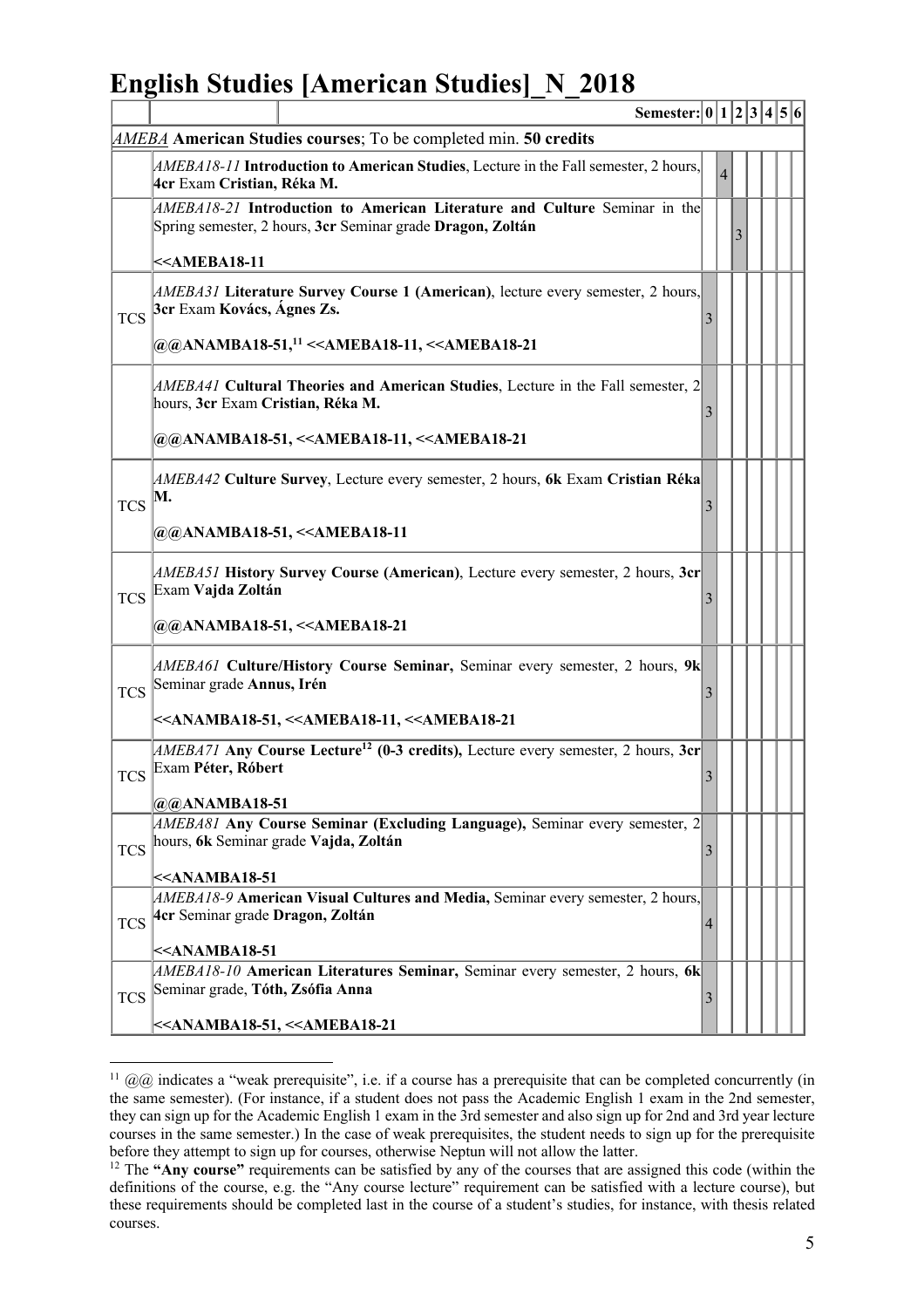# **English Studies [English]\_N\_2018**

**Semester: 0 1 2 3 4 5 6**

|            | <i>ANGBA11</i> Introduction to English Studies, lecture in the Fall semester, 2 hours, $3er$<br>Exam Sávai-Matuska, Ágnes                                                                                                                           |   | 3 |  |  |
|------------|-----------------------------------------------------------------------------------------------------------------------------------------------------------------------------------------------------------------------------------------------------|---|---|--|--|
|            | $ANSB421$ Introduction to English Literature and Culture 1, lecture in the Fall<br>semester, 2 hours, 3cr Exam Kiss, Attila                                                                                                                         |   | 3 |  |  |
|            | $ANSBA22$ Introduction to English Literature and Culture 2, seminar in the Spring<br>semester, 2 hours, 3cr Seminar grade Kiss, Attila<br>$@@AA$ NGBA21 <sup>13</sup>                                                                               |   |   |  |  |
| <b>TCS</b> | <i>ANGBA31</i> Literature Survey Course 1 (English), Lecture every semester, 2 hours, 6k<br>(2 courses) Exam Kérchy, Anna<br> @@ANAMBA18-51, < <angba11, <<angba21,="" <<angba22<="" td=""><td>3</td><td></td><td></td><td></td></angba11,>         | 3 |   |  |  |
| <b>TCS</b> | ANGBA18-32 English Litarature Seminar, Seminar every semester, 2 hours, 3cr<br>Seminar grade Kérchy, Anna<br>< <anamba18-51, <<angba21,="" <<angba22<="" td=""><td>3</td><td></td><td></td><td></td></anamba18-51,>                                 | 3 |   |  |  |
|            | $[ANSBAI8-41]$ Theories of Culture, Lecture every semester, 2 hours, 3cr Exam Z.<br>Kocic, Larisa<br>@@ANAMBA18-51, < <angba11, <<angba21,="" <<angba22<="" td=""><td>3</td><td></td><td></td><td></td></angba11,>                                  | 3 |   |  |  |
| <b>TCS</b> | <i>ANGBA42</i> Culture Survey Course, Lecture every semester, 2 hours, 3cr Exam Cristian<br>Réka<br>@@ANAMBA18-51, < <angba11, <<angba21,="" <<angba22<="" td=""><td>3</td><td></td><td></td><td></td></angba11,>                                   | 3 |   |  |  |
| <b>TCS</b> | $[ANSB451$ History Survey Course (British), Lecture every semester, 2 hours, 3cr Exam<br>Péter, Róbert<br>@@ANAMBA18-51, < <angba11< td=""><td>3</td><td></td><td></td><td></td></angba11<>                                                         | 3 |   |  |  |
| <b>TCS</b> | $[ANSBAS2$ History Survey Course (American), Lecture every semester, 2 hours, 3cr<br>Exam Vajda, Zoltán<br>@@ANAMBA18-51                                                                                                                            | 3 |   |  |  |
| <b>TCS</b> | $ANGBA18-6(1)$ Culture/History Course Seminar, Seminar every semester, 2 hours, 8k<br>(2 courses) Seminar grade Annus, Irén<br>< <anamba18-51, <<angba11,="" <<angba21,="" <<angba22<="" td=""><td>4</td><td></td><td></td><td></td></anamba18-51,> | 4 |   |  |  |
| <b>TCS</b> | $ ANSBA71$ Any Course Lecture <sup>14</sup> (0-3 credits), Lecture every semester, 2 hours, 3cr<br>Exam Cora, Zoltán<br>$@@AA$ NAMBA18-51                                                                                                           | 3 |   |  |  |
| <b>TCS</b> | $ANSBAS1$ Any Course Seminar (Excluding Language), Seminar every semester, 2<br>hours, 9k (3 courses) Seminar grade Cora, Zoltán<br>$<$                                                                                                             | 3 |   |  |  |
|            |                                                                                                                                                                                                                                                     |   |   |  |  |

<sup>&</sup>lt;sup>13</sup> See above, in footnote 11.

<sup>14</sup> The **"Any course"** requirements can be satisfied by any of the courses that are assigned this code (within the definitions of the course, e.g. the "Any course lecture" requirement can be satisfied with a lecture course), but these requirements should be completed last in the course of a student's studies, for instance, with thesis related courses.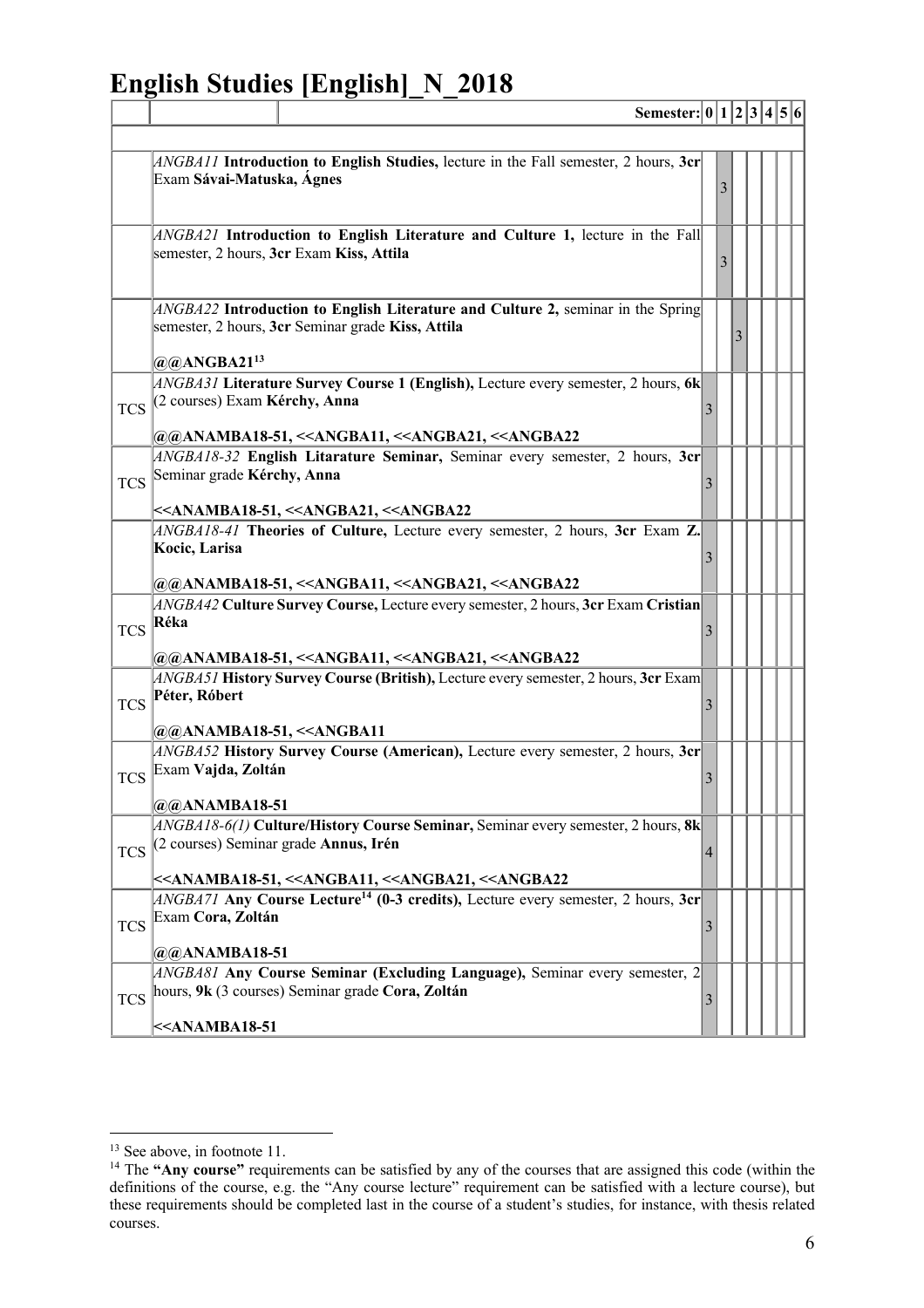## **Subject groups:**

#### **ANAMBA4411 Language class** (6x3cr=18)

Reading Skills Writing Skills Communication Skills Academic Study Skills Use of English 1 Use of English 2 Listening Skills

#### **1. SURVEY LECTURES: 15**

## **ANAMBA18-62 Linguistics Survey Course** (3x4cr=12)

Introduction to Applied Linguistics (DWP) Introduction to Sociolinguistics (FA) Second Language Acquisition (DWP) Introduction to Historical Linguistics (ZsGy) Introduction to Psycholinguistics (DK) Introduction to Sociopragmatics (TW)

## **AMEBA31 Literature Survey Course 1 (American)** (1x3cr=3)

Modern American Drama (CRM) Modernism and Postmodernism in American Fiction (KÁZs) Late 19th and early 20th c. American Literature (KÁZs)

#### **ANGBA31 Literature Survey Course 1 (English)** (2x3cr=6)

England in the High Middle Ages: Middle English Literature and Culture (ZKL) English Renaissance Literature with Its Medieval Roots (KA) Restoration and the 18th Century (SzGyE) Modern English Literature (FL) The Literary Fantastic (KéA) Romanticism and Victorianism in English Literature (KéA)

## **AMEBA42, ANGBA42 Culture Survey Course** (1x3cr=3)

Cultural Theories and American Studies (CRM) 18th c. British Cultural History (CZ) Theories of Culture (FL) Contemporary American Society and Culture (AI) Contemporary British Society and Culture (TA) Introduction to Popular Culture and the Media (BE) Film Theories (DZ) Culture through Gender (BE) British Arts and Music 1: From Stonehenge to Romanticism (SzGyE) Culture and Software: The Computerization of Culture (DZ)

#### **ANGBA51 History Survey Course (British)** (1x3cr=3)

Early Modern Britain (PR) British History 1688-1914 (PR) Great Britain in the 20th Century (CZ)

<sup>&</sup>lt;sup>15</sup> In brackets after the title of the course the initials of the instructors are provided. For a list of the instructors, see the Institute webpage, http://www.ieas-szeged.hu/faculty/.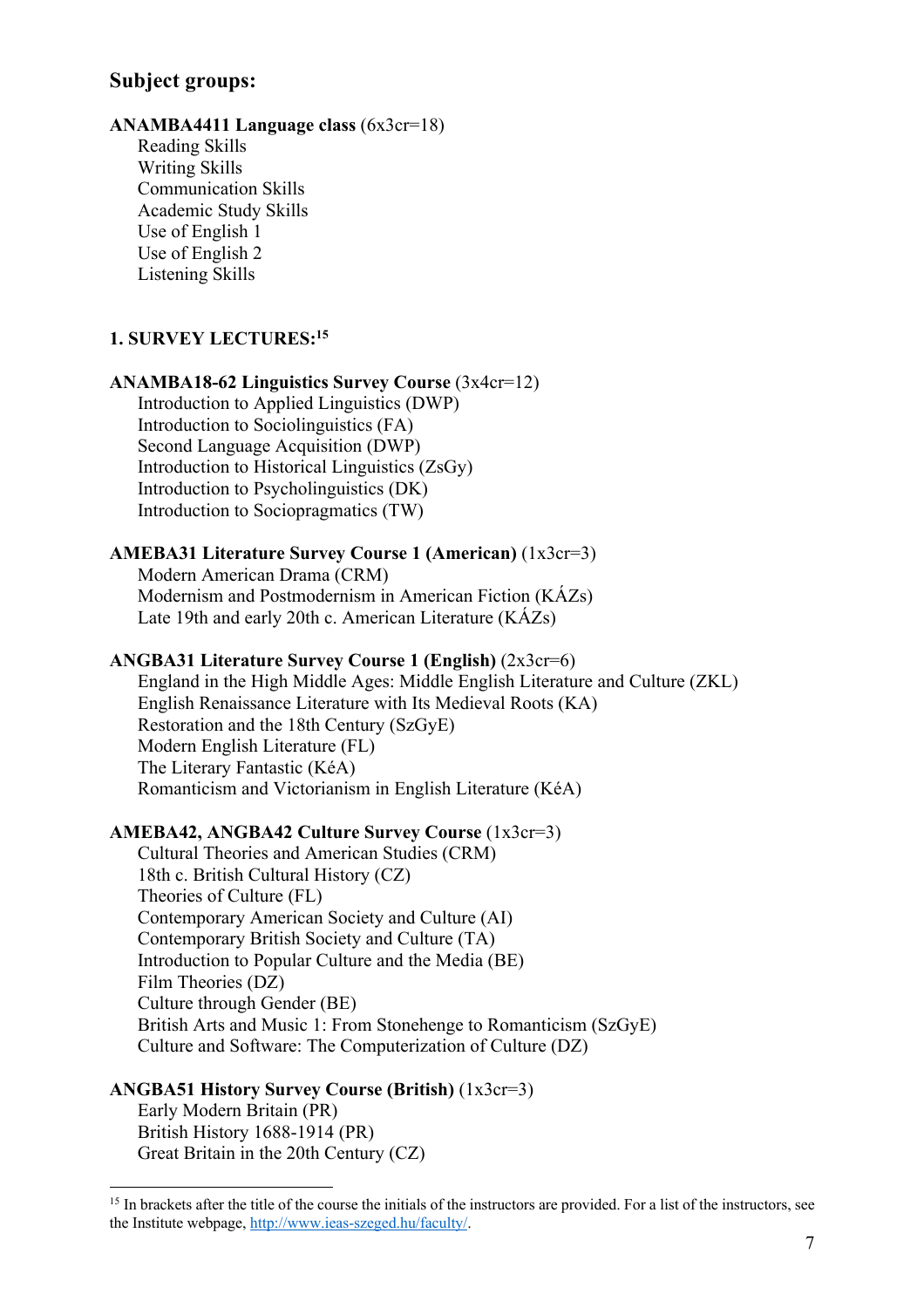## **ANGBA52, AMEBA51 History Survey Course (American)** (1x3cr=3)

A History of the Old South (VZ) 19th Century US History (VZ) American History Survey: 20th Century (VZ)

## **2. SEMINARS:16**

### **ANGBA18-32 English Literature seminar** (1x3cr=3)

Reading Paradise Lost (ZKL) Post-War British and American Drama (KA) Jane Austin Retold and/or Recycled (TZs) Shakespearean Drama and Early Modern Theatricality (KA) Who is Afraid of the Big Bad Wolf? Fairy Tales for Adults (KéA) Introduction to the Nineth Art: Comics, Comic Strips, and Graphic Novels (ZKL) Heffalumps, Twinkling Bats, Mome Raths: Reading and Translating Nonsense Literature (KéA) Crime Fiction in Context (KÁZs) American Women Writers (KÁZs) American Humorous Writing (TZs) The Jazz Age (KÁZs) Reading Gothic and Horror Fiction (CsK) Before Pornography (ZKL)

## **ANGBA18-61, AMEBA61 Culture/History Course Seminar** (1x3cr=3)

History seminars:

British History in the Age of Revolution (1789–1848) (CZ) Modern British History 1: Politics and Society from 1870 to 1914 (CZ) A History of British–Hungarian Relations (PR) Politics and Cultural Media in Interwar Britain (CZ) Politics and Society in Interwar Britain (CZ) Cold War and the US (1945-1990) (CZ) A History of Freemasonry (PR)

Culture seminars:

British Media History, 1620-1855 (PR) US Society and Culture from 1800 to the Civil War (VZ) Theories of Culture (FL) British Classicism: Literature and Arts in 18th c. Britain (CZ) Gender and 19th c. American Culture (AI) Female, Feminine, Feminist in Disney and Pixar Animations (TZs) American Cinema, American Culture (DZ) Picturing America: A Critical History of Photography on the American Continent (DZ) Nation and Representation: 100 years of American Art (AI) The U.S. and the Sixties: Troll Dolls vs. Barbies & GI Joes (CRM) The Way TV Tells It: Narrative Strategies of Contemporary Television Series (DZ) From CGI to Database: Digital Culture and Contemporary Hollywood Cinema (DZ) From Neoclassicism to Romanticism (CZ) The Identity Matrix and American Popular Culture (AI) Changing Channels: Television in the Post-Television Era (DZ) History on Film/Film on History: Medieval and Renaissance Britain in Anglo-American Movies (SZGYE)

<sup>&</sup>lt;sup>16</sup> The range of seminars offered may change. The listing is for information only.